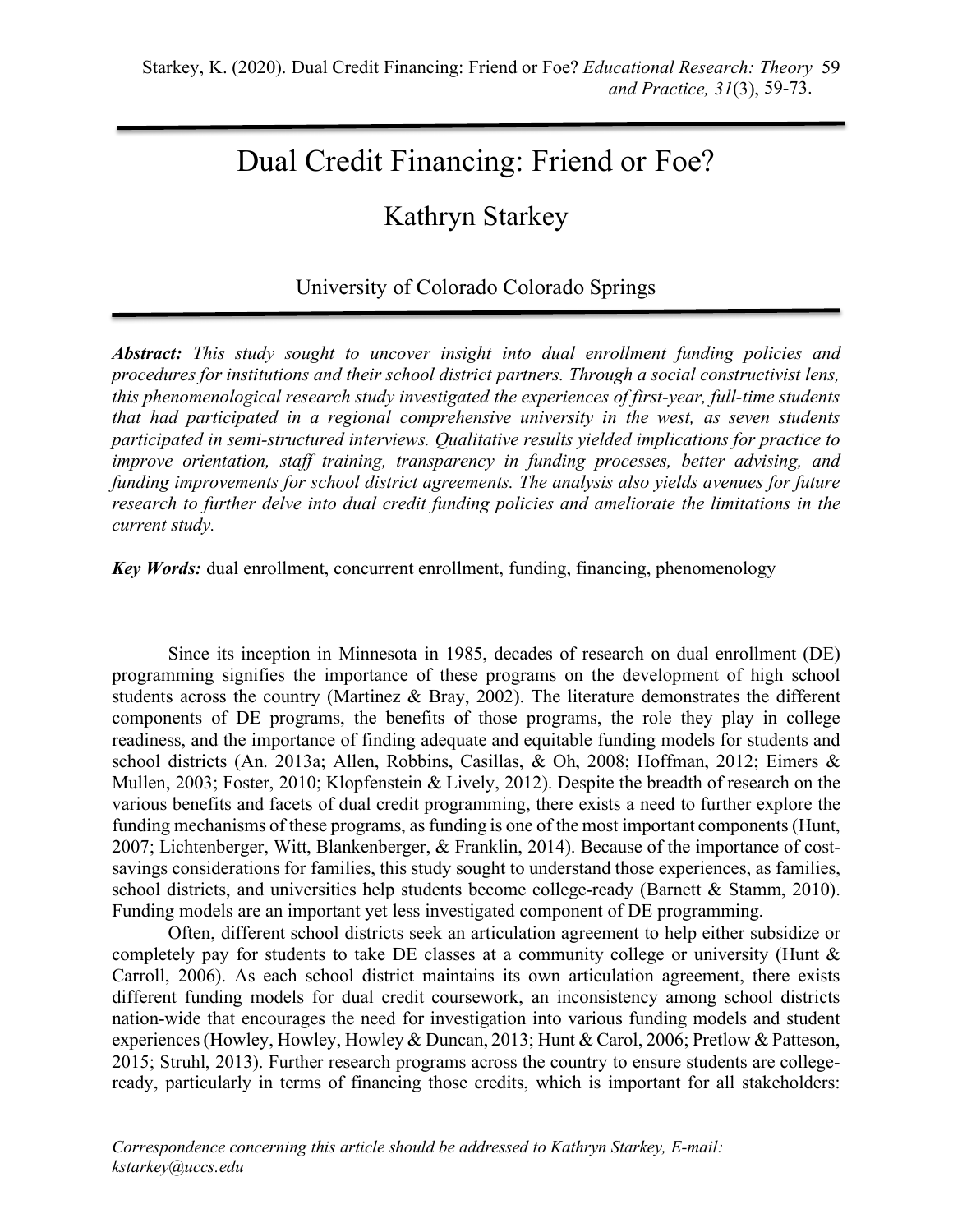- 1. How do students who take DE courses perceive their experiences in funding that education?
- 2. Based on this research, what are some recommendations for administrators with DE programs to ensure student success?

# **LITERATURE REVIEW**

The following literature review serves to define DE, outline the characteristics and benefits of DE programs, and trace the complexities of DE funding policies. This discussion helps to demonstrate why this study helps to bolster the literature, providing insight as to how school districts and universities can approach their DE funding policies in the future.

# **WHAT IS DUAL ENROLLMENT?**

The DE landscape affords students the chance to take college classes while in high school (Barnett & Stamm, 2010; Bragg, Kim, & Barnett, 2006; Hoffman, 2012; Kleiner & Lewis, 2005). Dual credit coursework ensures that students are taking a class that counts for college credit by a community college or university and are earning credit both at the college and at their high school, and those classes can be offered either at the high school or the college to foster access to college credits for students (Barnett & Stamm, 2010; Bragg, Kim, & Barnett, 2006; Lichtenberger et al., 2014). This type of programming is an important notion for access to postsecondary education for students, which yields many benefits and disadvantages.

# **ADVANTAGES OF DUAL ENROLLMENT PROGRAMMING**

Research has found a plethora of benefits for students taking DE courses. Not only do these programs tend to attract motivated students (Burns & Lewis, 2000), DE programs tend to bolster motivation further into a student's educational career, even when controlling for pre-college motivation (An, 2015). DE can also help students think about education in new ways, making it more interesting and relevant, thus preparing students for their career (Barnett & Stamm, 2010) with a newfound sense of independence (Burns & Lewis, 2000). Often, DE courses are rigorous and help to advance students' skills (An, 2013b; Barnett & Stamm, 2010; Jones, 2014). Research also shows high success rates for dual credit earners, as 96.2% of students passed those classes (Dodge, 2012), earned better grades in math after high school graduation than expected (Hébert, 2001), and improved their academic performance in both high school and college, while reducing the achievement gap (Latino et al., 2018). College readiness is another advantage, which is becoming more prominent in the national discussion for high schoolers (Kim & Bragg, 2008). Not only does DE coursework make students more prepared for rigorous coursework (Jones, 2014), they are also more likely to go to college than their non-dual enrollment counterparts (Cowan & Goldhaber, 2014; Kim & Bragg, 2008; Klopfenstein & Lively, 2012; Speroni, 2011). Students are more likely to persist in college (An, 2013b), leading to higher levels of retention (Kleiner & Lewis, 2005). Students in DE programs also have higher GPAs than many of their non-dual credit earning counterparts (Allen et. al, 2008; Eimers & Mullen, 2003; Foster, 2010), with faster graduation timelines (Hughes, Rodriguez, Edwards, & Belfield, 2012), as they are more likely to earn their degree (An, 2013a; Cowan & Goldhaber, 2014). Despite the benefits of DE programming for students, there are also disadvantages.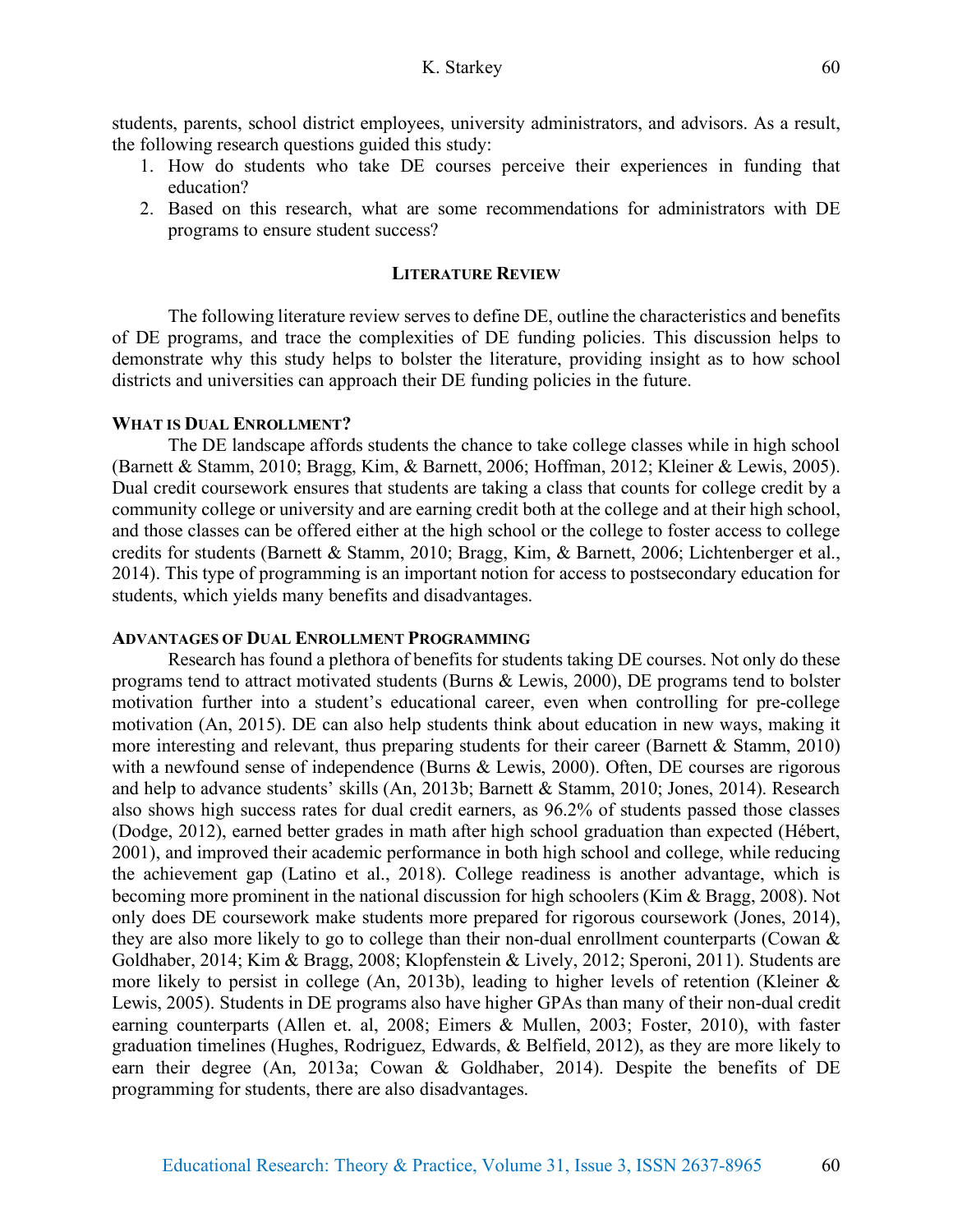### **DISADVANTAGES OF DE PROGRAMMING**

Enrollment choices can affect whether students are prepared for their desired academic program, which could result in students taking classes that do not fit prerequisites for their program or taking classes that will not transfer, which is a difficult financial reality for many students (Pretlow & Patteson, 2015). Some transfer polices will also go a step further, discriminating against accepting transfer dual credit courses based on whether they were conducted at the high school or the college (Hébert, 2001).

# **FINANCING DUAL CREDIT**

The financing polices surrounding dual credit vary widely. Types of funding or subsidies can vary from state to state, between high school districts, and even among postsecondary institutions (Barnett & Stamm, 2010). Cost models vary despite lawmakers' attempts to standardize DE (Hunt, 2017), making cost models a major drawback to the system (Burns & Lewis, 2000). Some researchers argue that DE should be meaningful, foster access (Karp, 2013), and serve under-represented groups (Howley, Howley, Howley, & Duncan, 2013; Klopfenstein & Lively, 2012). Because costs vary so widely, it is important for students to understand how funding models work. Deciding to invest in the program is an important topic of conversation for both students and their families (Barnett & Stamm, 2010; Dodge, 2012; Kleiner & Lewis, 2005), as saving money is a key reason to participate (Allen et al., 2018). Financing concerns are widespread (Hoffman & Robbins, 2005), and statewide financing is an important conversation to investigate.

#### **STATE DUAL ENROLLMENT POLICIES**

A comprehensive review of state polices and regulations for dual enrollment helps to understand the complexities of DE programs. Clear state leadership is crucial for quality and consistency (Karp, 2013), which is often a prerequisite to effective cooperation between stakeholders (Pretlow & Patteson, 2015). States often use articulation agreements and memorandums of understanding to encourage partnerships between colleges and school districts (Hunt & Carol, 2006) to align with other state initiatives and policies (Karp, 2013; Karp, Bailey, Hughes, & Fermin, 2005). Because some programming is mandated, it is important to study statelevel dual enrollment programs to investigate the problem of practice, as put forth in this study. Ultimately, this study demonstrates how policy research can inform important stakeholders at the research site, as well as the school districts with which the campus partners to better its DE program.

#### **THEORETICAL FRAMEWORK**

A theoretical framework serves as a guide to understand the context in which a methodology develops, and in the analysis that follows, I employed social constructivism to uncover how DE students make meaning of their experiences in financing their coursework. Social constructivism orients the user to the production of recreated understandings of the world, which can lead to more valid inquiry (Creswell & Poth, 2018; Denzin & Lincoln, 2017). Both participants and I made meaning together, though conducted separately, unveiling the phenomenon as the study progressed (Guba & Lincoln, 1994). The discussions with participants allowed me to fully comprehend how their experiences, reasons for participating, and general feelings about the program shaped their own interpretation of their participation in DE coursework (Creswell & Poth,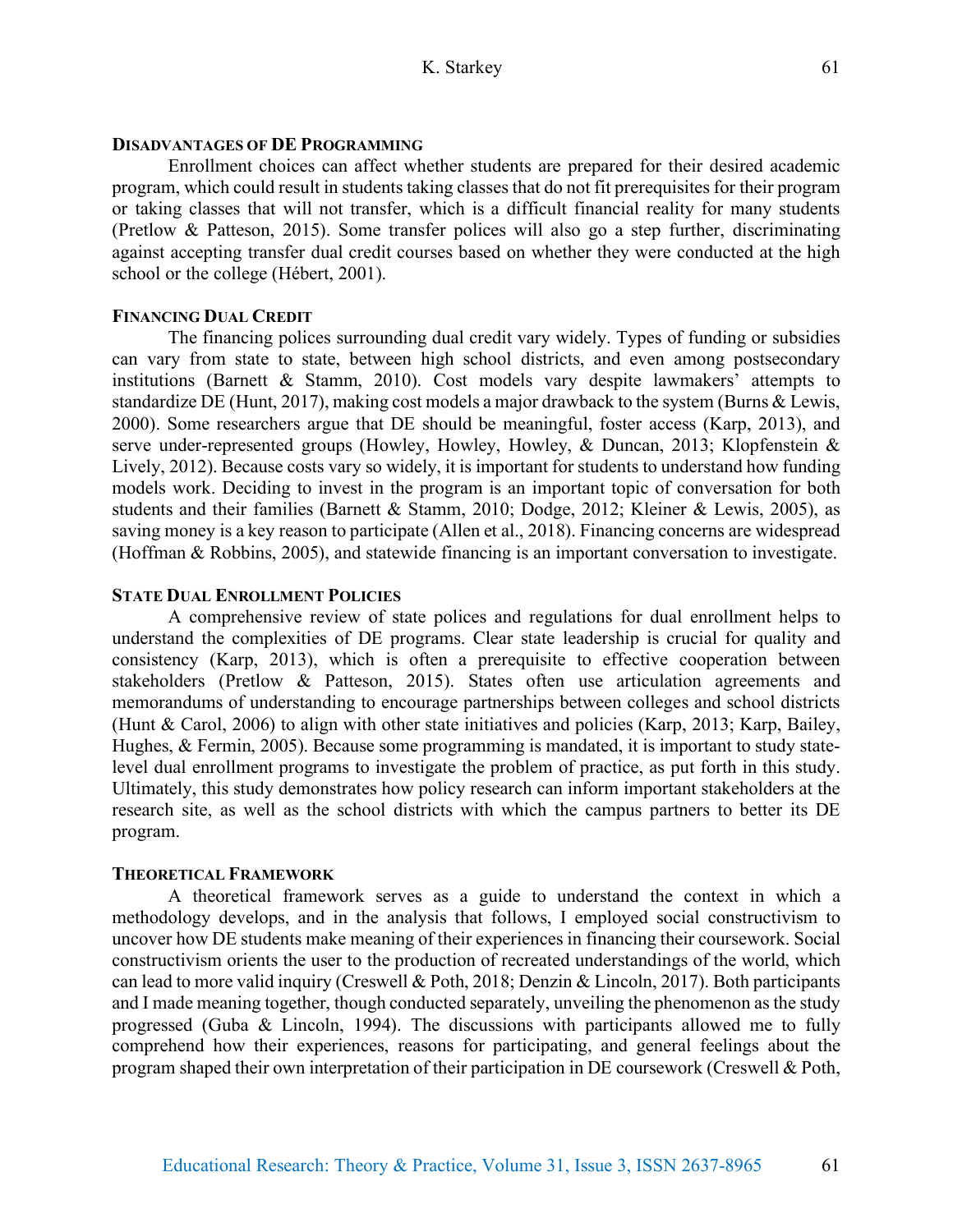2018). As a theory, social constructivism serves as a more interpretive, subjective approach to the methods utilized in the study.

# **METHODS**

This study sought to unveil the experiences of students in a DE program at a regional comprehensive university. To understand how I accomplished that goal, this section outlines the methodology, research site, and participants in the study for the analysis that follows.

# **PHENOMENOLOGY**

I conducted this study through a phenomenological lens, which allowed me to understand the lived experiences of several individuals to comprehend a common phenomenon or concept among them (Creswell & Poth, 2018). Phenomenology is also informed by social constructivism to understand how participants interpret their own experiences. Moustakas (1994) argues setting aside one's experiences and biases is crucial to investigate the phenomenon, as well as notions of intentionality, as researchers must be self-aware to make meaning. As prior research has also used phenomenology to evaluate DE programs (Thoma, 2013), a phenomenological lens also seemed appropriate to investigate the research questions posed in this study. Although I bracketed out my own biases and relationship to the study as the research transpired (Moustakas, 1994), social constructivism still served as a useful theoretical framework for effective, phenomenological, qualitative research to help explain the phenomena that arose in this study (Scotland, 2012).

# **RESEARCH SETTING**

The research setting was a regional comprehensive university in the West with a DE program, offering classes at both local and regional high schools and on the university's campus. In seeking to understand the students' feelings toward financing of dual credit coursework, utilizing a singular location increased the depth of access of relatable experiences, which is useful for phenomenological research (Creswell & Poth, 2018; Moustakas, 1994).

#### **PARTICIPANTS: SEMI-STRUCTURED INTERVIEWS**

I used purposeful sampling to obtain participants at the regional comprehensive university, which fit the research design of this study (Creswell & Poth, 2018; Hatch, 2002; Jones, Torres, & Armino, 2006) once I obtained IRB approval. A call for participants was sent to the first year advising office and the advisor for the university's high school programs to seek students that took part in the DE program at the research setting. It was my goal to have a sample of students that had taken courses both on the university campus and at the high school so students had both perspectives. Participants were full-time, first-year students attending the university who had participated in the DE program. All participants took part in semi-structured interviews during the spring and summer 2019 semesters (Fontana & Frey, 2000). Seven participants were willing to participate in this study, which was enough for data saturation (Duke, 1984). Three different high schools, two different high school districts, and one charter school were represented among the interviewees. All but one student had participated in DE courses hosted at their high school, three students participated in concurrent enrollment courses hosted at the university, and three other students had taken concurrent enrollment courses at a different institution. Four students identified as female, three as male, and two students were first generation college students. All participants received pseudonyms after interviews were transcribed. Participants are listed in Table 1.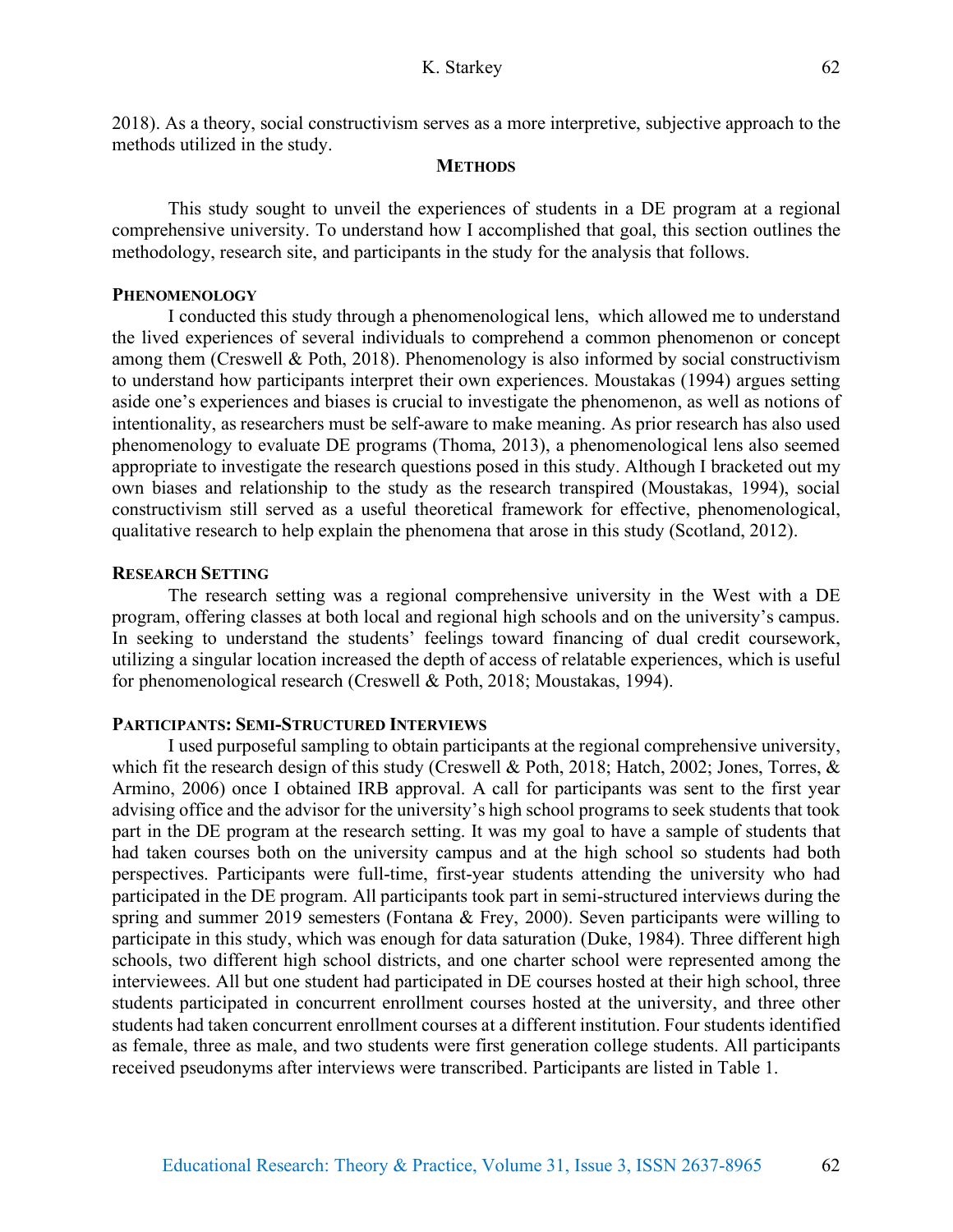| Interview Participants |        |                         |                        |
|------------------------|--------|-------------------------|------------------------|
| Participant            | Gender | <b>First Generation</b> | <b>School District</b> |
| Andy                   | Male   | Yes                     | A                      |
| Ashley                 | Female | Yes                     | A                      |
| Helen                  | Female | No                      | B                      |
| Jonah                  | Male   | No                      | A                      |
| Lacey                  | Female | No                      | B                      |
| Paul                   | Male   | No                      | A                      |
| Penelope               | Female | N <sub>o</sub>          | A                      |

Table 1 *Interview Participants* 

I created an interview protocol that included questions about the students' experiences in the program as a whole, their experiences paying for their DE courses, and questions about differences in classes hosted at the high school versus those hosted at the university. Questions were guided by current DE literature as well to ensure participants could give rich, thick description of their experiences. Most interviews were conducted face to face while one was conducted over the phone. Interviews were recorded with participant consent before being transcribed and anonymized for the data analysis process.

#### **DATA ANALYSIS**

#### **QUALITATIVE DATA ANALYSIS**

Because this study used a phenomenological framework to collect and analyze the experiences of students in DE programs at this regional comprehensive university, it was important to provide a clear analysis strategy that follows the tenets of phenomenology. Coding in phenomenology is a systematic process that begins with horizonalizing the data (Moustakas, 1994), which requires that I looked at all statements from every perspective and assumed all have equal value. To that end, I first read though all data before beginning a first cycle of coding (Strauss, 1987), which started as codes that were then clustered into categories or themes (Moustakas, 1994). Initially I used inductive coding to allow the data to start speaking for itself. This cycle yielded descriptive coding, labeling data in summaries of single words or phrases, and In Vivo Coding in the second cycle, to extrapolate unique phrases or words explicitly noted by the participants (Miles, Huberman, & Saldaña, 2020), which then led to textural and structural descriptions of the data. In phenomenology, data should be treated equally in its possible importance, so I remained open throughout the process to new codes, ideas, and themes. Lastly, those structural descriptions were transformed into meanings and essences ready for presentation (Moustakas, 1994). Memoing through each step of the process can help address and preempt trustworthiness concerns that may arise (Creswell & Poth, 2018; Strauss, 1987), so I continued to memo throughout each step of the coding process.

The data analysis strategy I employed exemplifies the theoretical framework and methodology at the core of this study. By following the method outlined by Moustakas (1994), I worked to mitigate my biases, judgement, and preconceived notions to truly uncover the phenomenon implicit in the data by bracketing my experiences, reexamining the data with my biases in mind throughout the process. As with any type of data analysis strategy, it was also important to consider notions of my positionality, as I currently work with a DE program in my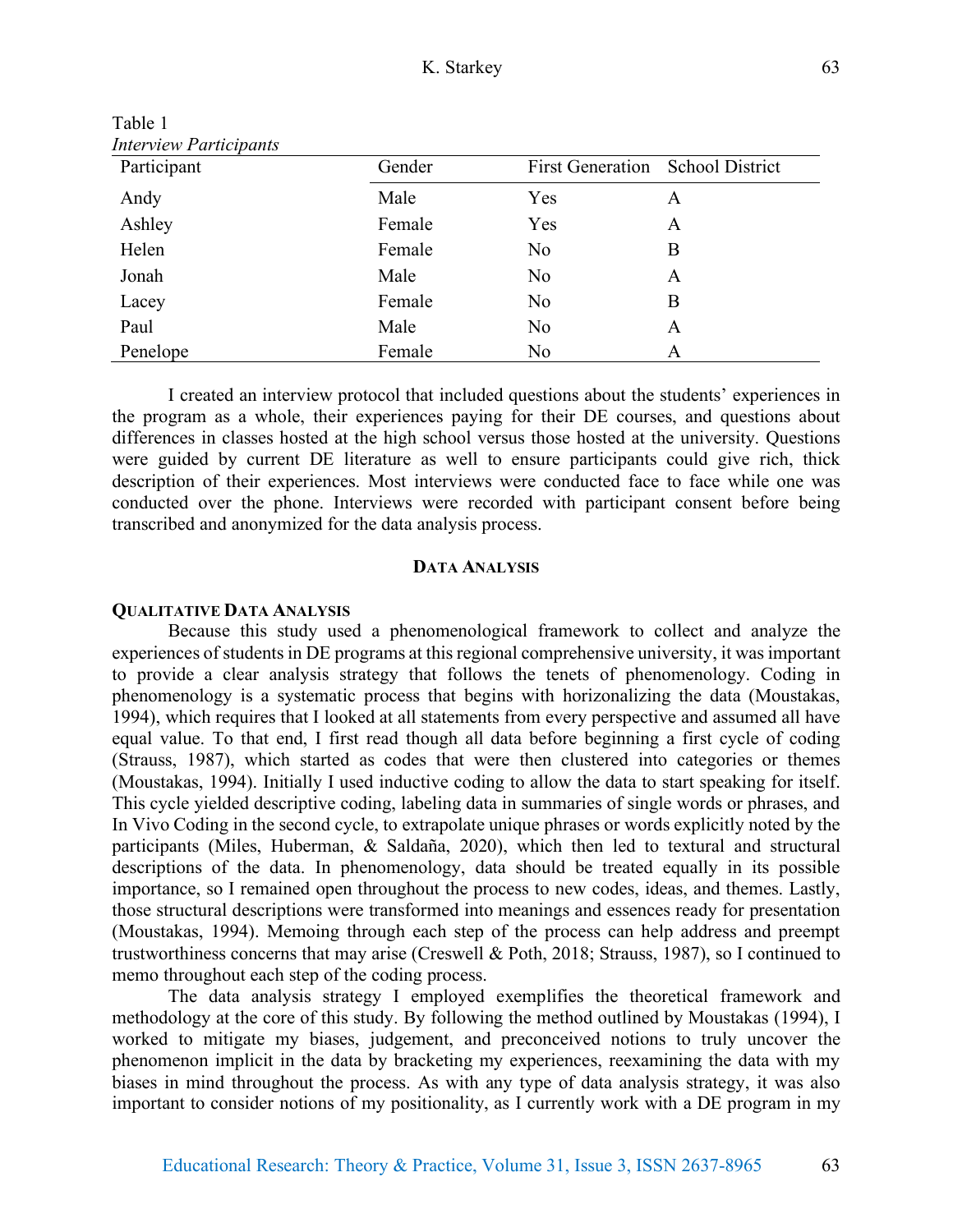# K. Starkey

profession, have recently conducted DE research, and am a higher education professional who aims to foster access in education. Throughout my career and own experiences, I have had a rather positive view of DE programming; I knew I had to work to put aside these perceptions to analyze the data effectively, so it did not interfere with the development of the themes. This meant I had to work to bracket out my experience and perceived bias in order to effectively analyze the data through a social constructivist lens (Creswell & Poth, 2018). Trustworthiness and associated risks were mitigated through transparency at each step of the research process and peer debriefing (Creswell & Poth, 2018), which ameliorated risks in the analysis process.

#### **FINDINGS**

Data analysis yielded fascinating insights that will enlighten important stakeholders about difficulties and shortcomings in students' college preparedness. Ultimately, three themes concerning DE financing emerged: financial literacy and students' positive experiences, the trials and tribulations associated with a lack of knowledge about DE program financing, and students' perspectives of the connection of DE financing and college readiness.

# **DE FINANCIAL LITERACY: STUDENTS' POSITIVE EXPERIENCES AND KNOWLEDGE**

All students discussed how their experience in all formats of DE prepared them for college, whether it was with the workload or being able to better navigate the campus. As Penelope noted, "it prepared me for like what to expect and the amount of workload, how to study, how to prep, what type of peers to expect." Ashley pointed out that the program, "really gives independence to people to go 'here you go, do it on your own. Explore these ideas and go out in the world and just get knowledge.'" For Ashley, it has allowed her to explore her opinions and witness both herself and others mature "a lot faster" as a result of being in a college environment.

Throughout the interviews, students talked about their varying experiences in paying for dual credit. According to Penelope, a student who participated in DE courses hosted a both her high school and the university, "the prices weren't bad; it was a bit more affordable." Fees and credit hours did vary between school districts, as some would pay and others would not, based on each district's agreement with the university. In responding to research question one, there are interesting variations in their experiences. Those variations demonstrate the financing of other components of the dual credit experience: students' financial incentives to do well and paying for various college-related expenses.

What students often did know is that their participation had financial consequences. Andy, a student that participated in courses hosted both at the high school and the university, noted, "I think if you did fail those classes, they would make you pay for it. But I didn't ever fail classes. So, there's a financial incentive to do well." Although he was somewhat unsure, this notion was confirmed by other students like Helen who said, "I knew that if I got a bad grade, then I'd have to pay back the district. So, it definitely influenced my grades. So, there's a consequence there." None of the interviewees mentioned having to experience this consequence. Students who tend to participate in dual credit classes are typically high achieving, so it seems typical that these students would have passed all their classes and not faced the consequences of paying back the school district.

Students also knew that they were responsible either for fees or fees and some tuition. Penelope noted, "what I liked about it is that since the school paid for it... you won't pay as much; you wouldn't pay the whole tuition. You would just pay the mandatory fees." Student fees were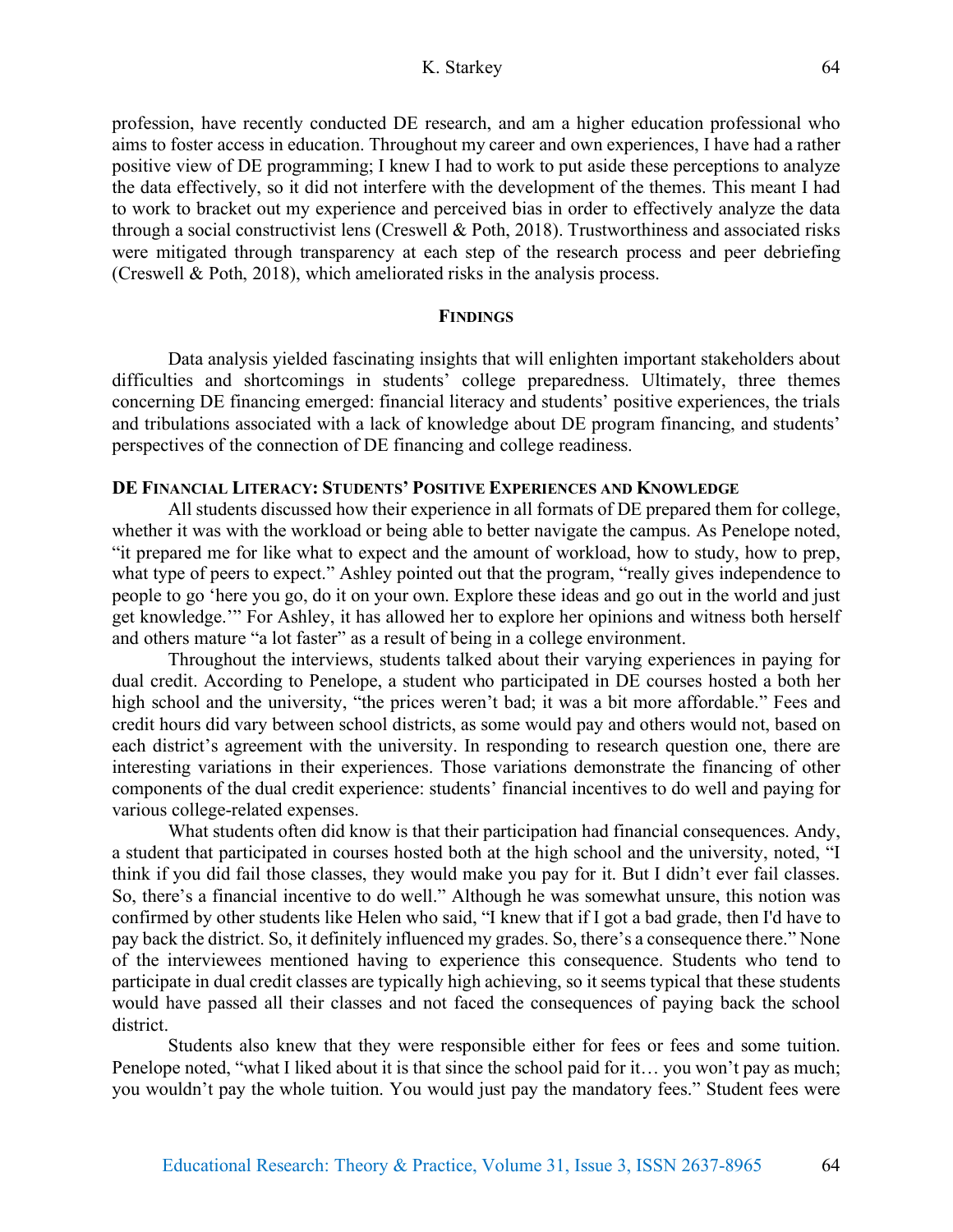often the only bill that students encountered, and because of the arrangements between the school districts and the university, students discussed the different components of their involvement with the university for which they had to pay.

## *PARENTS, PARTICIPATION, AND PAYMENTS*

For the participants in this study, parental support was an important component in their participation in the program, especially when paying for those credits. Many parents found it beneficial for their students to get ahead, particularly for cost-savings later. Helen mentioned, "Well, they all said that it was a really good idea that it's like really awesome. Any credits that I can get for college." Some parents were incredibly supportive, wanting their students to have any benefit that was possible as their students continued on in their college journey. For Ashley's father:

He just really knew that school is a really great aspect to, to grow. And to have those opportunities. Like I, he didn't really go to school himself too much. He, I think he dropped out in like Middle School, like really, really early. So, but he just knows, like, they really knew that it was really important.

With her parents not having had college experience themselves, her first-generation status makes the concept of getting ahead and having a financial investment a little more worthwhile for the advantages that the program brings. Paul's parents were also pleased about the idea of him earning credits while in high school, but they were convinced due to the financial incentive. He recounted, "of course, they love that. So just kind of tell them that we had to pay a little bit extra in order to save money later. And they just supported me, and I was pretty happy about that." The financial incentive to save costs was quite useful for students to help convince their parents that the program was worthwhile. Paul also mentioned that the cost of college and taking advantage of such a program was something that caught the eye of his parents, leading him to take part in the program for two full years. Almost all the students discussed the benefits they garnered from their participation and their positive experiences with DE programming, but often, those conversations stopped short of discussing finances.

### **TRIALS AND TRIBULATIONS OF DE FINANCING FOR STUDENTS**

Throughout the interviews, students had a lack of an experience paying for their tuition bill. So, although college readiness programs are meant to help students with the transition to college, there was a disconnect between the skills learned in their DE classes and being completely prepared for matriculation. When discussing their own experience with college readiness, none of the students mentioned paying for college as a component of their readiness, which lends credence to the argument that they were not as prepared as was possible.

Inherent in all seven interviews was a lack of understanding regarding their school's arrangement with the university to subsidize the cost of their DE tuition. Many of the students mentioned not having a bill for tuition, only for their fees and textbooks, but when asked about how their tuition was paid, they had no idea about how the costs were covered. Paul said he paid for, "only fees," but did not know why. Lacey only knew that the school was "covering the tuition." So, when paying for her bill or other books, she was aware that they "wouldn't pay for books." Andy mentioned, "I assumed it's some sort of like grant or something." So not only did students not know how it worked, there was misinformation, like believing a grant paid for the classes, rather than understanding their school's payment arrangement with the university.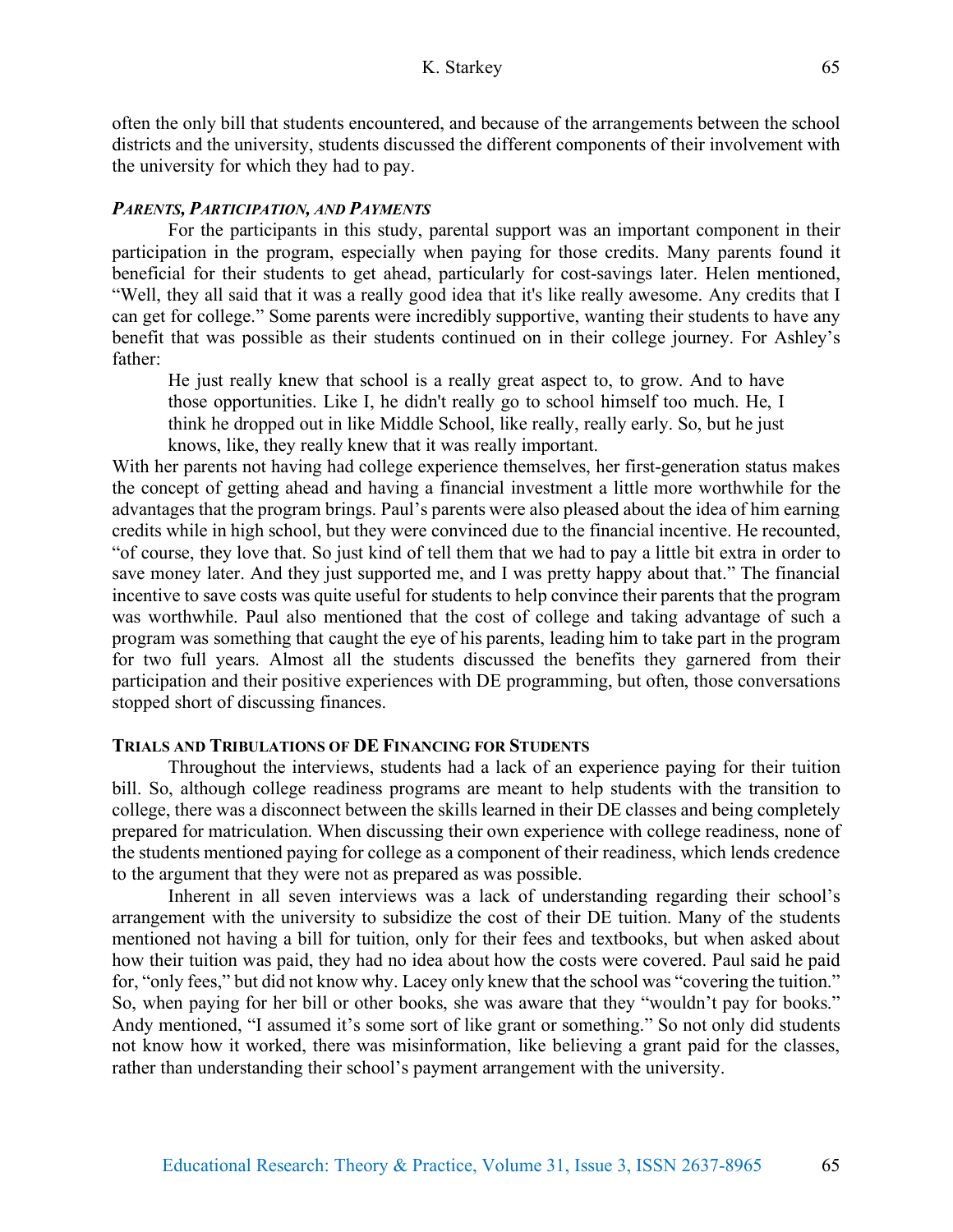# K. Starkey

Some students noted they wanted to know how the process worked, Jonah declared that "I would have [asked] but the way that they had explained it is that they had it all taken care of." Ashley also inquired about how the process worked, but the district gave few specifics. Other students, like Penelope, noted, "I was told it was mostly like the districts give a small amount of finding to a limited amount of students who were able to, you know, go to the class at the university." It just happened; students were unclear how it worked, which can be a problem when students are attempting to understand the complexities associated with being a full-time college student, particularly in the realm of financing.

# **TEXTBOOK TRIBULATIONS AND PARKING PASSES**

Whether a student is in high school or is a full-time student enrolled on campus, there are always various costs in addition to tuition and fees. One of the school districts gave students a textbook stipend, which was often not enough. When school districts were unable to help, students were unsure how to pay for the textbooks themselves. Lacey mentioned, "so we had a financial issue at home because we only have one working parent. And my mom doesn't have, her job isn't so great. And she only gets paid like a little above minimum wage." When putting her family's struggle in context of purchasing her textbooks, Lacey continued, noting:

well, a lot of the classes did require a book. But it's like, the books were so expensive. I only bought one book out of five of my classes, which probably isn't so great. Because it really did hold me back from learning the… material.

When she was unable to purchase all her books, Lacey mentioned it hampered her ability to learn and be effective in her coursework. Textbooks were just one component of the financial burden associated with taking college classes.

Students also found it difficult to acquire a parking pass. Although only concurrent enrollment students would need a parking pass, all of them mentioned it was hard to acquire it. Jonah revealed that his parking pass debacle was the first major issue that he had when taking part in the concurrent enrollment program. He recounted, "it took us like two weeks to get a parking pass because nobody knew how to deal with us, because no one knew how the process worked for us." As a high school student, Jonah found that most of campus did not know how to work with students that were part of the concurrent enrollment program, as parking passes were also supposed to be paid for as part of their fees.

#### *ADVISORY INADEQUACIES: WITNESSING MIS-ADVISEMENT*

Another issue reported by two students was an experience of being misadvised. Scheduling classes for dual credit students can be complicated; advisors need to balance students' schedules both at the high school and the college, while ensuring courses taken will count towards graduation. For Paul, his journey taking general education courses demonstrates being misadvised. He noted:

I took two history [classes], but I only needed one here as a general [education class] … I didn't think about it – what general education [classes] I need that way I could have taken those in high school instead of taking those two because only one of them counts.

In his comments, he said he could have "looked it up," but as a young student, he should have been better advised. This meant that he wasted tuition dollars to pay for a class he did not need. Although it is good to have a sense of accountability regarding one's educational experience, it is also the responsibility of the student's advisor. This experience is indicative of a problem that many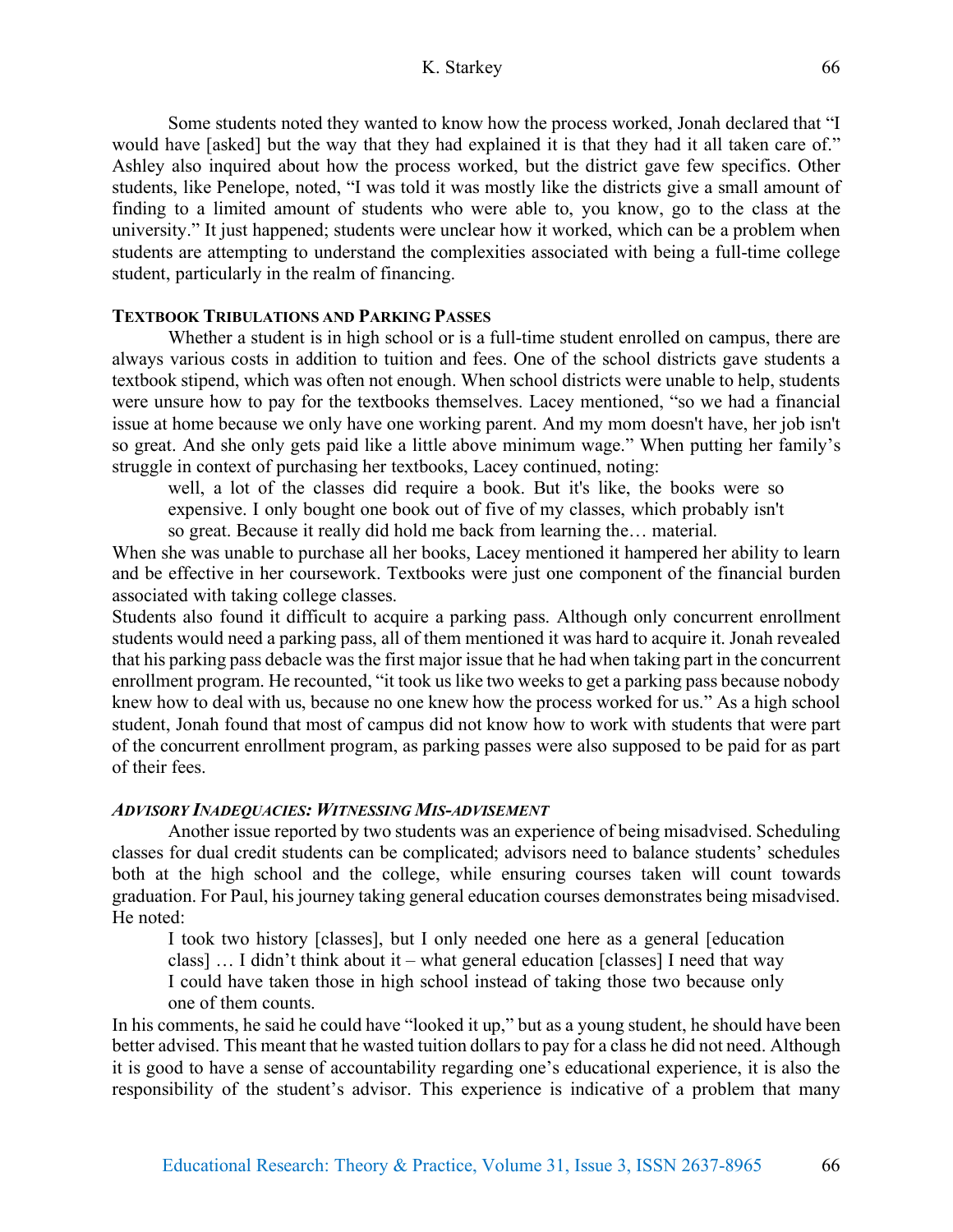students face; they are taking classes they will not need once they matriculate as full-time students, under the guise of taking those classes to get ahead.

# **STUDENT PERSPECTIVES OF TUITION RATES AND COLLEGE READINESS**

When asked whether students would pay for the classes while in high school if those classes were the full sticker price per credit hour, there were varying results, which also demonstrates a lack of college readiness. Some students mentioned they would have taken fewer classes, like Andy who said, "I don't think so, or at least not as much," regarding the number of classes in which he would have enrolled. Jonah discussed a difference in self-pay as compared to his district subsidizing his bill. "I mean, I would suppose so as long as it was still the high school paying for them. I mean, if it was out of my pocket, I probably wouldn't have taken as many courses as I did." Eventually, students will have to pay full price for college, as the interviewees were doing at the time of the interviews, so it was intriguing to hear that students would not still try to get ahead and pay full price, despite their adamant desire to do so throughout their high school careers. One of the most interesting answers came from Ashley who said "yes, because college is so expensive." In this scenario, the cost of the credits would be the same price as a high school or college student. This response is evidence of a lack of financial college readiness for these students since some clearly did not grasp the true meaning and the financial implications of paying for college. The students seem unable to understand the full implications of the financial impact of paying for college. If it was going to be full price throughout their college experience regardless, then the nuances in the differences between paying in high school versus while in college should not exist.

Ultimately, college readiness should encompass all components of the college experience. As is evident, students lacked understanding about how the process worked to pay for their credit hours they took as part of the DE programs. When discussing the possible full price for their DE tuition, students' responses demonstrated a lack of college readiness, which is representative of a failure on the part of both the school district and the university.

These examples demonstrate that a student's experiences in paying for dual credit coursework is a multifaceted, complicated endeavor for many. When paying their bills, students knew that fees needed to be paid, which gave them some experience in college billing, but when it came to other components like parking passes or textbooks, students found much difficulty, realizing that the process was far more complicated and challenging than they had originally assumed.

#### **DISCUSSION**

This investigation into dual credit funding models generated much insight into the ways funding policies impact student experiences. The reason a student chooses to participate in dual credit is an important question throughout the literature (Allen et al., 2018; Barnett & Stamm, 2010; Dodge, 2012), and consistent with such, several participants mentioned an incentive to take DE courses because of the financial benefit associated with that choice. Much of the research surrounding dual credit discuss positive student outcomes and the need for more insight into the funding policies and grades (Hoffman & Robbins, 2005), which this investigation furthers.

While these findings are consistent with the literature, students also revealed how their participation in DE programs helped them prepare for college by feeling more comfortable on campus and taking more rigorous coursework. Many found DE programming worth the investment to prepare for college. Several students discussed their knowledge of the process, explaining the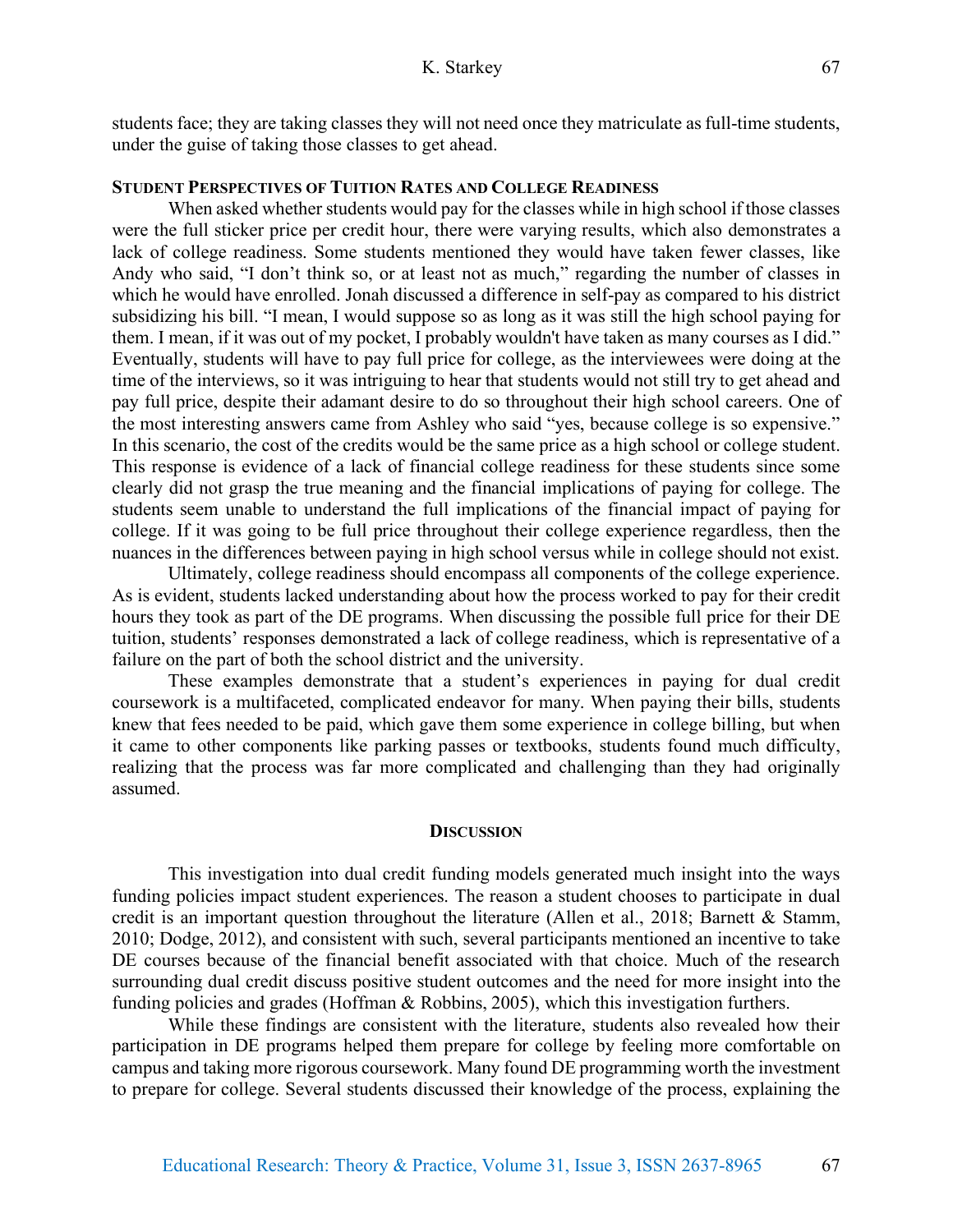repercussions for failing grades and the increased role their parents played as parents were often the source of course payments. On the other hand, students also lacked knowledge or had troubling experiences concerning the financing of their DE programming. They failed to understand state and municipal policies regarding the costs and pricing model for their dual credit courses. This lack of understanding could make first-time students less prepared for the financial implications of their new college tuition bills. In line with this lack of knowledge were the implications students experienced as a result. Some took unnecessary classes because of mis-advisement, which led to taking more classes than expected when enrolled as a first-time student. Others were uninformed about campus parking pass policies or textbook stipends, both of which became a financial strain for students and their families.

Phenomenology ensured the data informed the research questions, unveiling the experiences of students paying for their DE courses. Bracketing my positionality was both a hindrance, in that it was difficult to completely remove my bias, but also useful in that I was able to understand that lack of experience was also an experience, enabling me to uncover this notion of college readiness and paying for college. This phenomenon becomes apparent due to both the methodology and the theoretical framework through which this study was conducted, helping to make meaning of students' experiences.

# **IMPLICATIONS FOR PRACTICE**

Because students lacked knowledge about the DE funding process, universities and school districts alike need to strive for further transparency and explanation, which helps to answer research question two. Students should learn about the arrangement between districts and colleges, understand the consequences of failing classes, and grasp how to fix their bill if there is an issue. The process should be more apparent, so students will be better prepared when they matriculate full-time on a college campus and be more holistically ready for the college experience, particularly in the realm of financial literacy. Interestingly, students did not realize that they were not as prepared as they should be, so school districts and the university should be transparent about their processes so students can be better informed.

Other implications for practice concern university policies and practices. Orientation needs to thoroughly cover how students can access various resources, timelines for completing certain tasks like obtaining their parking permit, and ways to best orient themselves to be successful on the college campus, which must be accompanied by enhanced staff training to better serve this student population across multiple campus departments. The university can also focus on advising, so students have a more effective degree plan, ensuring they take courses that are likely to transfer and understand fully the financial investment they are making. This also helps students be deliberate in their course planning, avoiding taking classes they do not need, which also can be costly.

#### **LIMITATIONS**

One of the issues that came across in the scope of the research project was attempting to get in contact with the target population. The recruitment window began in April, which is when students are preparing for final exams. As soon as that period concluded, it was quite difficult to get participants, as most students fail to check their email in the summer. Recruiting earlier in the semester by visiting classrooms and holding information sessions could be better ways to recruit this population. Some researchers list six participants as a baseline for phenomenological research (Morse, 1994), which could allow for or to facilitate over-arching themes rather than more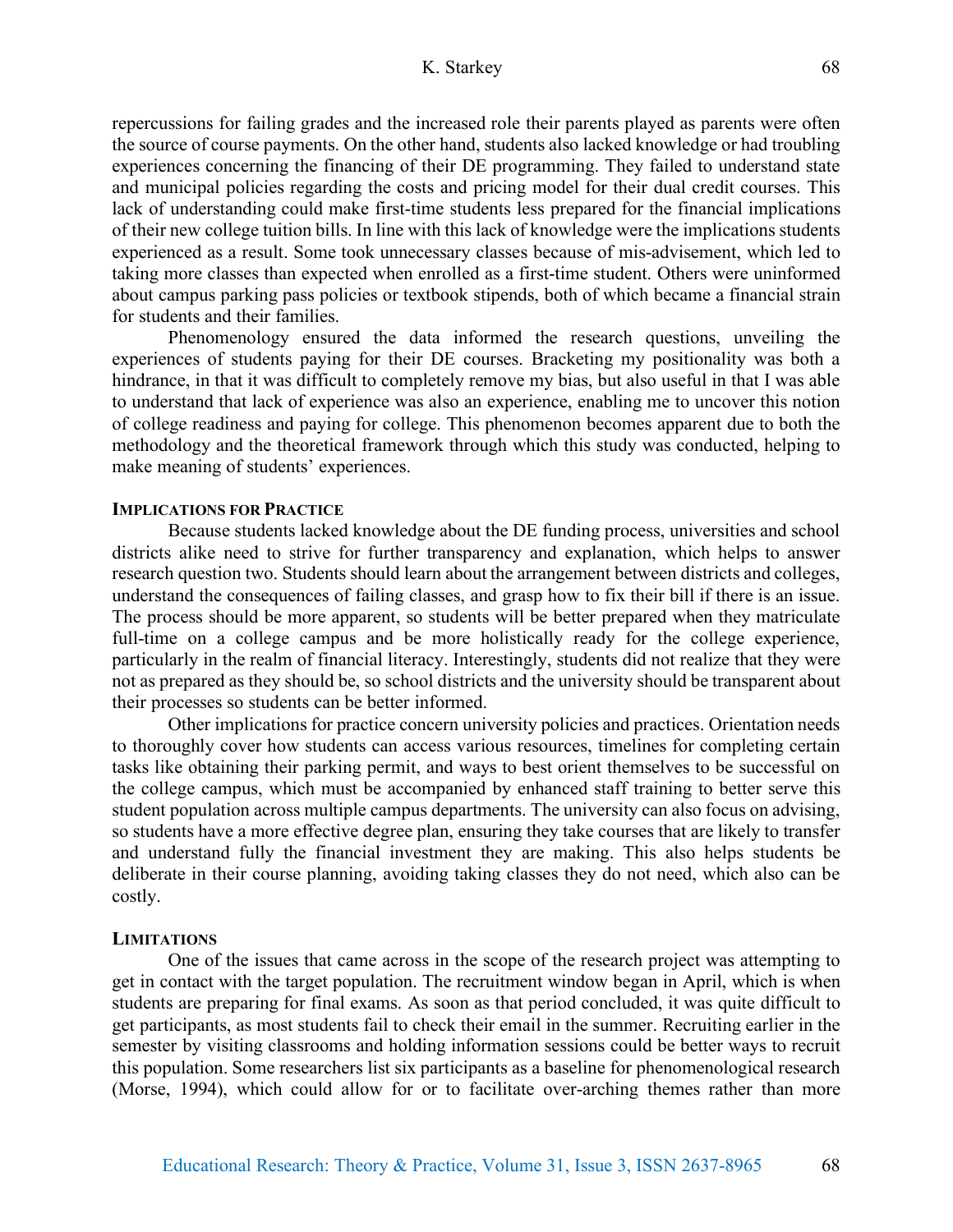contextual, specific themes or ideas, for which 12 interviews or more may be necessary (Guest, Bunce, & Johnston, 2006). Further interview participants could yield more contextual or specific themes, which could potentially yield better data, which is both a limitation and a possible avenue for further research. More strategies for strengthening the analysis like independent coding with multiple researchers or member checking could have provided further trustworthiness for the data, so further iterations of this analysis should include more rigorous trustworthiness standards. Lastly, the participants self-selected to participate in the study, making it only representative of those who wanted to participate. It is possible other participants could have differing views from the findings in this report.

# **DIRECTIONS FOR FUTURE RESEARCH**

There are several avenues for future research. First, case study methodology could be used to analyze other individuals' perceptions of funding policies, like from administrators at the high school or the college and parents. It also seems necessary to conduct further research with more stakeholders into whether little funding for more students or full funding for fewer students is most effective; ultimately, it is a goal of all stakeholders to find the best model for student outcomes in their DE programs with multiple stakeholders (Stone, 2002). Next, expanding this study longitudinally could uncover how perceptions of a student's participation in a DE program changes over time. Lastly, research should analyze data based on school districts and the relationship of their funding model to students' outcomes.

### **CONCLUSION**

This study sought to develop insight into DE funding policies and practices for institutions that offer this programming to high school students. The methodological choices provided an indepth investigation of dual credit funding policies at one regional comprehensive university in the West (Boswell, 2001). Analysis demonstrated that not only are students lacking support, many have not attained college readiness in the realm of financial literacy, which is important for institutions to consider as they continue to develop their DE policies and practices. Although limitations exist in any study, those presented here also serve as avenues for further inquiry, which could include new methodological choices that can foster further understanding of students' experiences in paying for DE. The investigation of DE will continue as more states adopt, refine, and reevaluate their own policies aimed at fostering college readiness for high school students. As seen here, perhaps not all policies yield all components of the readiness equation, which demonstrates the need for further examination to understand the best policies and practices to help students on their college journeys.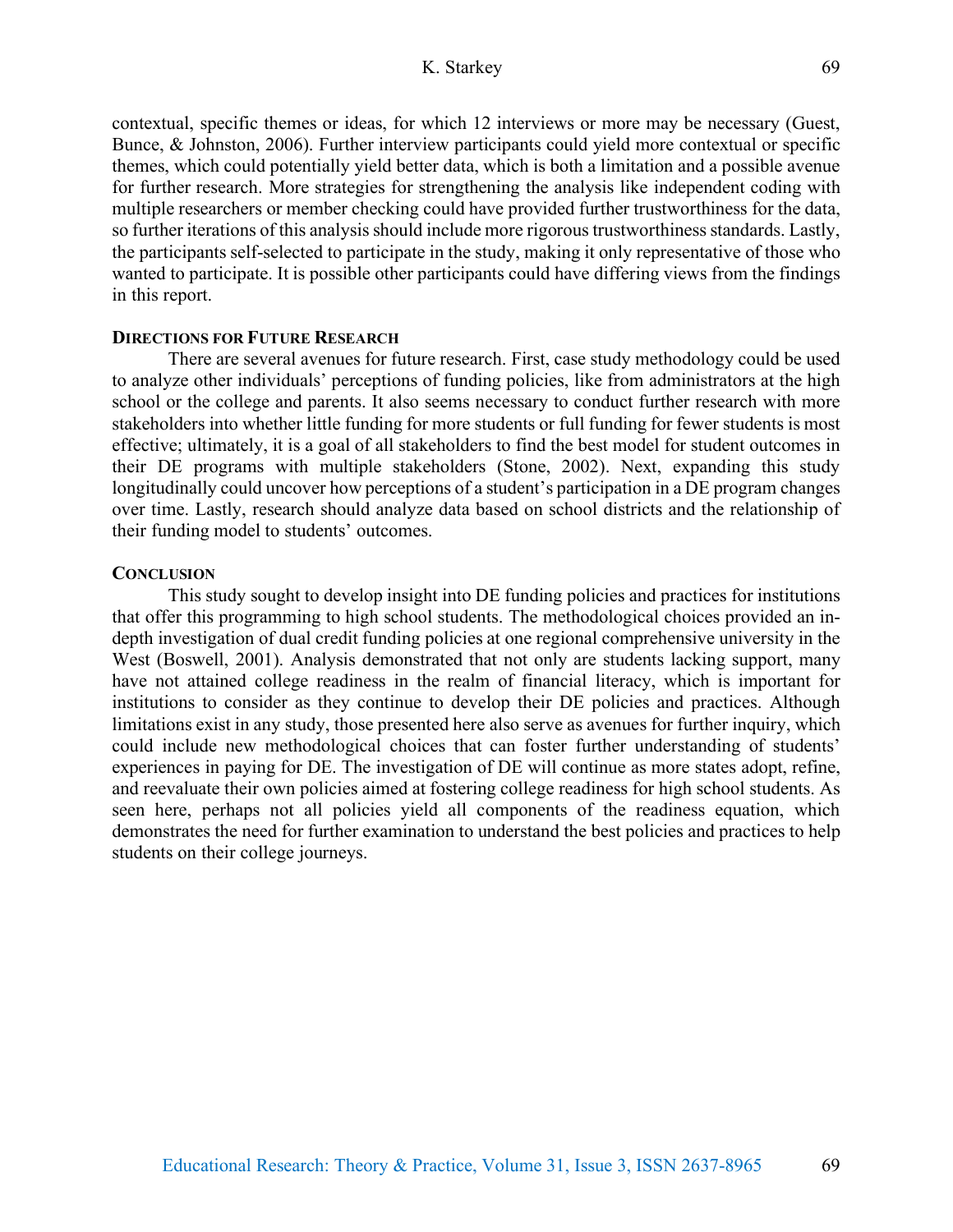# K. Starkey

#### **REFERENCES**

- Allen, J., Robbins, S. B., Casillas, A. & Oh, I. (2008). Third-year college retention and transfer: Effects of academic performance, motivation, and social connectedness. *Research in Higher Education, 49*(7), 647-664. https://doi.org/10.1007/s11162-008-9098-3
- Allen, T. O., Thompson, M. L., & Collins, S. (2018). The influence of dual credit on Latinx students' college aspirations and choices. *Journal of Latinos and Education,* 1-10. https://doi.org/10.1080/15348431.2018.1510780
- An, B. P. (2013a). The impact of dual enrollment on college degree attainment: Do low-SES students benefit? *Educational Evaluation and Policy Analysis, 35*(1), 57-75. https://doi.org/10.3102/0162373712461933
- An, B. P. (2013b). The influence of dual enrollment on academic performance and college readiness: Differences by socioeconomic status. *Research in Higher Education, 54*(4), 407-432. https://doi.org/10.1007/s11162-012-9278-z
- An, B. P. (2015). The role of academic motivation and engagement on the relationship between dual enrollment and academic performance. *The Journal of Higher Education, 86*(1), 98- 126. https://doi.org/10.1353/jhe.2015.0005
- Barnett, E., & Stamm, L. (2010). *Dual enrollment: A strategy for educational advancement of all students.* (Blackboard Institute Report). http://www.dx.doi.org/10.7916/D81G0KNQ
- Boswell, K. (2001). State policy and postsecondary enrollment options: Creating seamless systems. *New Directions for Community Colleges, 2001*(113), 7-14. https://doi.org/10.1002/cc.3
- Bragg, D. D., Kim, E., & Barnett, E. A. (2006). Creating access and success: Academic pathways reaching underserved students. *New Directions for Community Colleges, 2006*(135), 5-19. https://doi.org/10.1002/cc.243
- Burns, H., & Lewis, B. (2000). Dual-enrolled students' perception of the effect of classroom environment on educational experience. *The Qualitative Report, 4*(1), 1-10 https://nsuworks.nova.edu/tqr/vol4/iss1/7
- Contreras, F. (2011). Strengthening the bridge to higher education for academically promising underrepresented students. *Journal of Advanced Academics, 22*(3), 500-526. https://doi.org/10.1177/1932202X1102200306
- Cowan, J., & Goldhaber, D. (2014). *How much of a "running start" do dual enrollment programs provide students?* (CEDR Working Paper 2014-7). http://www.CEDR.us/publications.html
- Creswell, J. W., & Poth, C. N. (2018). *Qualitative inquiry & research design.* SAGE.
- Denzin, N. K., & Lincoln, Y. S. (2017). *The SAGE handbook of qualitative research.* SAGE.
- Dodge, M. B. (2012). Dual enrollment in a rural environment: A descriptive quantitative study. *Community College Journal of Research and Practice, 36*(3), 220-228. https://doi.org/10.1080/10668920902813451
- Duke, S. (1984). Phenomenological methodology in the human sciences. *Journal of Religion and Health, 23*(3), 197-203. https://doi.org/10.1007/BF00990785
- Eimers, M. T., & Mullen, R. (2003). *Dual credit and advanced placement: Do they help prepare students for success in college?* Paper presented at the 43rd Annual AIR Fall Conference, Tampa, FL.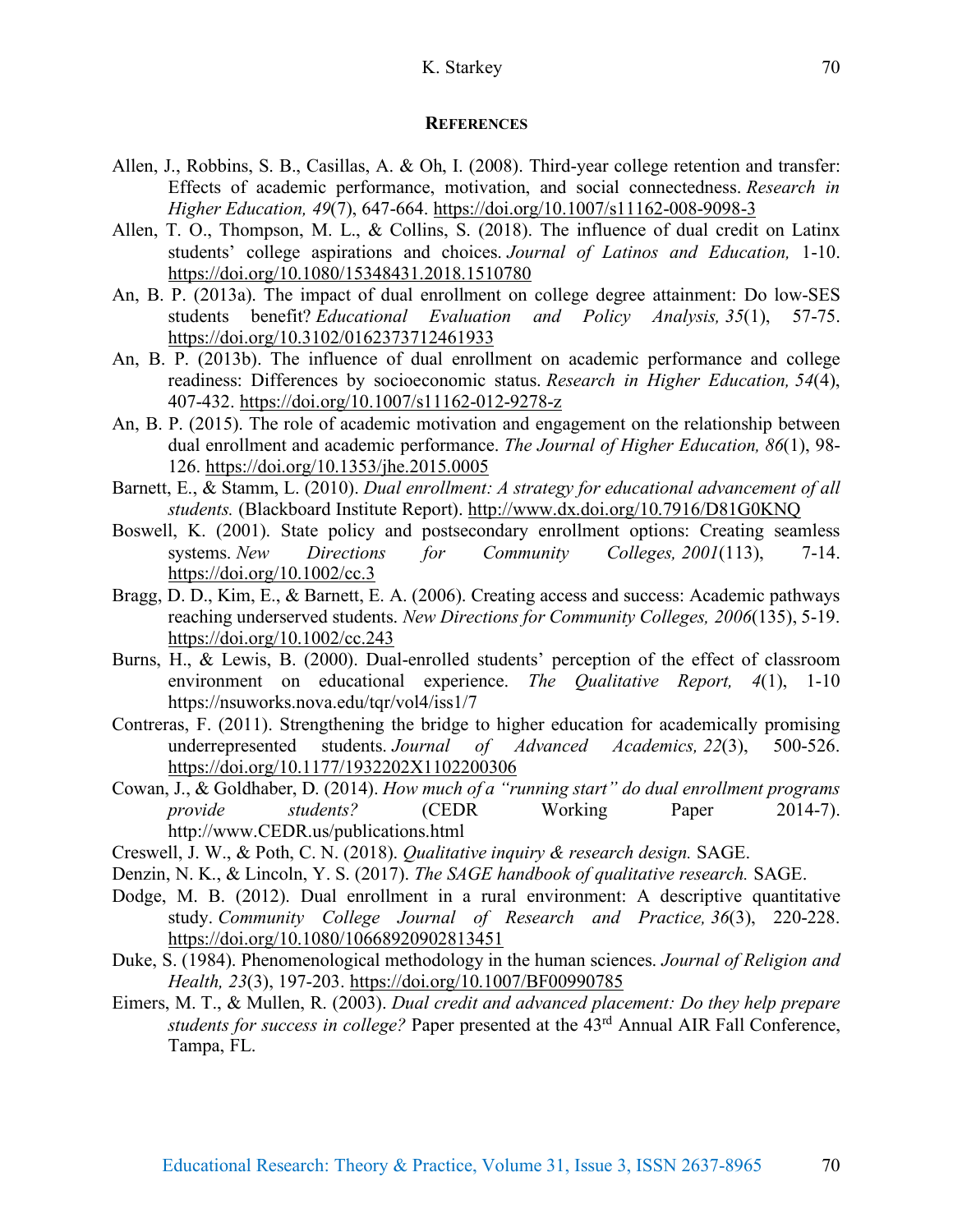- Fontana, A., & Frey, J. J. (2000). The interview: From structured questions to negotiated text. In Denzin, N. K., & Lincoln Y. S. (Eds.), *The Sage Handbook of Qualitative Research* (2nd ed., pp. 645-672). SAGE.
- Foster, R. (2010). Cooperative and concurrent enrollment and college retention. *Journal of Career and Technical Education, 25*(2). https://doi.org/10.21061/jcte.v25i2.478
- Guba, E. G., & Lincoln, Y. S. (1994). Competing paradigms in qualitative research. In N. K. Denzin & Y. S. Lincoln (Eds.), *Handbook of qualitative research* (pp. 105-117). SAGE.
- Guest, G., Bunce, A., & Johnson, L. (2006). How many interviews are enough? An experiment with data saturation and variability. *Field Methods, 18*(1), 59-82. https://doi.org/10.1177/1525822S05279903
- Hatch, J. A. (2002). *Doing qualitative research in education settings*. SUNY Press.
- Hébert, L. (2001). A comparison of learning outcomes for dual-enrollment mathematics students taught by high school teachers versus college faculty. *Community College Review, 29*(3), 22-38. https://journals.sagepub.com/doi/abs/10.1177/009155210102900302
- Hofmann, E. (2012). Why dual enrollment? *New Directions for Higher Education,* (158), 1-8. https://doi.org/10.1002/he.20009
- Hoffman, N., & Robins, A. (2005). *Head start on college: Dual enrollment strategies in New England 2004-2005.* (Jobs for the Future Report). https://www.jff.org/resources/headstart-college-dual-enrollment-strategies-new-england-2004-2005/
- Howley, A., Howley, M. D., Howley, C. B., & Duncan, T. (2013). Early college and dual enrollment challenges. *Journal of Advanced Academics, 24*(2), 77-107. https://doi.org/10.1177/1932202X13476289
- Hughes, K. L., Rodriguez, O., Edwards, L., & Belfield, C. (2012). *Broadening the benefits of dual enrollment.* (Community College Research Center& The James Irwin Foundation). https://ccrc.tc.columbia.edu/publications/broadening-benefits-dual-enrollment.html
- Hunt, E. L. (2007). Dual funding for dual enrollment: An inducement or an impediment? *Community College Journal of Research and Practice, 31*(11), 863-881. https://doi.org/10.1080/10668920600857255
- Hunt, E. L., & Carroll, C. E. (2006). Florida's dual enrollment initiative: How state policy influences community colleges' service to underrepresented youth. *New Directions for Community Colleges,* (135), 39-47. https://doi.org/10.1002/cc.246
- Jones, S. J. (2014). Student participation in dual enrollment and college success. *Community College Journal of Research and Practice, 38,* 24-37. https://doi.org/10.1080/10668926.2010.532449
- Jones, S. R., Torres, V., & Armino, J. L. (2006). *Negotiating the complexities of qualitative research in higher education: Fundamental elements and issues. Routledge.*
- Karp, M. M. (2013). *Dual enrollment for college completion: Policy recommendations for Tennessee.* (Community College Research Center Report). https://ccrc.tc.columbia.edu/publications/dual-enrollment-recommendationstennessee.html
- Karp, M. M., Bailey, T. R., Hughes, K. L., & Fermin, B. J. (2005). *Update to state dual enrollment policies: Addressing access and quality.* (U.S. Department of Education Office of Vocational and Adult Education). https://www2.ed.gov/about/offices/list/ovae/pi/cclo/cbtrans/statedualenrollment.pdf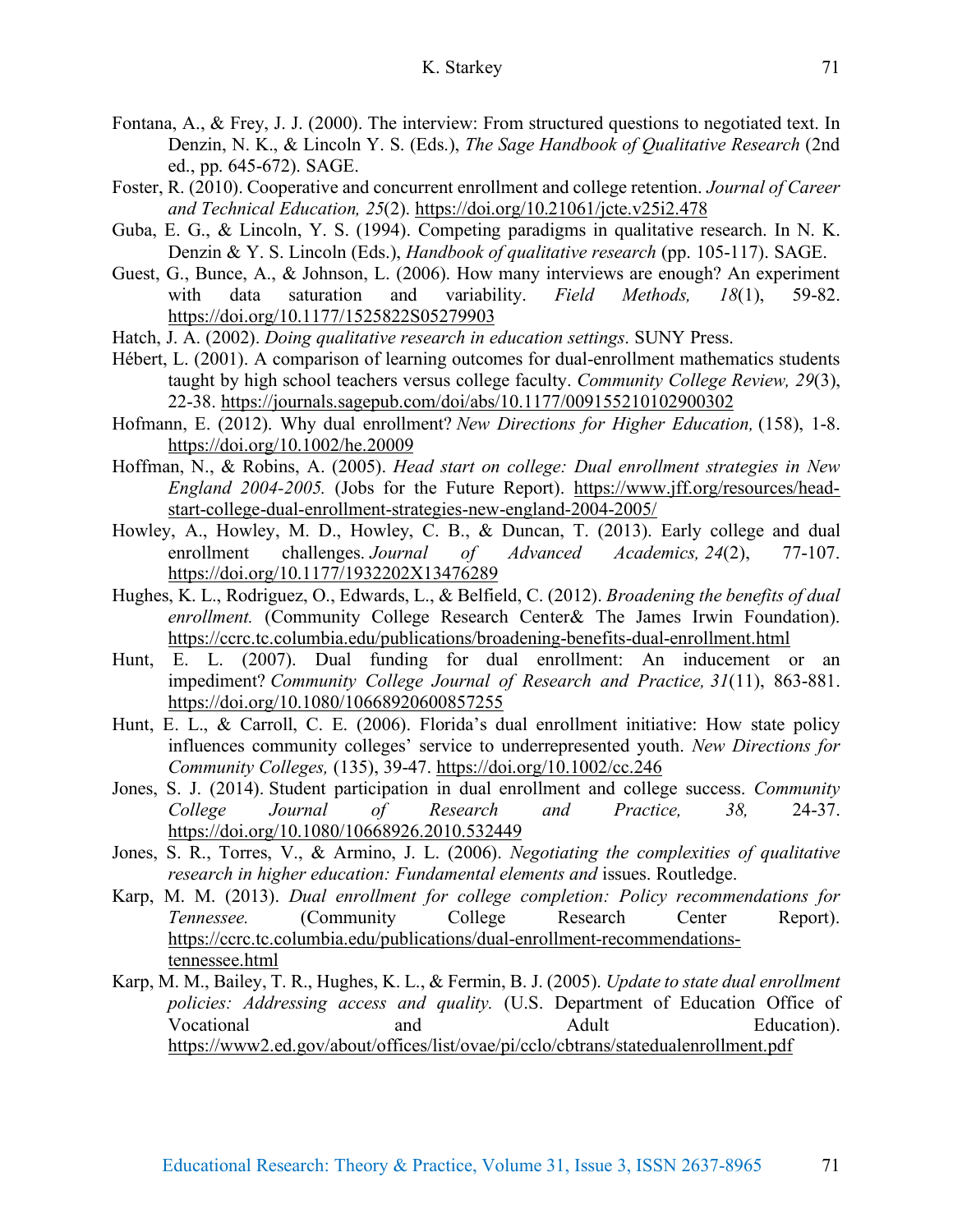- Kim, J., & Bragg, D. D. (2008). The impact of dual and articulated credit on college readiness and retention in four community colleges. *Career and Technical Education Research, 33*(2), 133-158. https://eric.ed.gov/?id=EJ863489
- Kirst, M. W. (2004). The high school/college disconnect. *Educational Leadership, 62*, 51-55. https://search.proquest.com/docview/224842460
- Kleiner, B., & Lewis, L. (2005). *Dual enrollment of high school students at postsecondary institutions, 2002-03*. Washington, DC: U.S. Dept. of Education, Institute of Education Sciences, National Center for Education Statistics. http://purl.fdlp.gov/GPO/gpo418
- Klopfenstein, K., & Lively, K. (2012). Dual enrollment in the broader context of college-level high school programs. *New Directions for Higher Education, 2012*(158), 59-68. https://doi.org/10.1002/he.20015
- Latino, C. A., Stegmann, G., Radunzel, J., Way, J. D., Sanchez, E., & Casillas, A. (2018). Reducing gaps in first-year outcomes between Hispanic first-generation college students and their peers: The role of accelerated learning and financial aid. *Journal of College Student Retention: Research, Theory & Practice.* https://doi.org/10.1177/1521025118768055
- Lichtenberger, E., Witt, M. A., Blankenberger, B., & Franklin, D. (2014). Dual credit/dual enrollment and data driven policy implementation. *Community College Journal of Research and Practice, 38*(11), 959-979. https://doi.org/10.1080/10668926.2013.790305
- Martinez, M., & Bray, J. (2002). *All over the map: State policies to improve the high school.* Washington, DC: National Alliance on the American High School. https://eric.ed.gov/?id=ED467576
- Merleau-Ponty, M. (1956). What is phenomenology? (J. F. Bannan, Trans.). *Cross Currents, 6*(1), 59-70. http://onlinelibrary.wiley.com.libproxy.uccs.edu/journal/10.1111/(ISSN)1939- 3881
- Mertler, C. A., & Reinhart, R. V. (2016). *Advanced and multivariate statistical methods: Practical application and interpretation: 6th edition*. Routledge.
- Morse, J. (1994). Designing funded qualitative research. In N. K. Denzin & Y. S. Lincoln (Eds.), *Handbook of qualitative research* (220-235). Sage.
- Moustakas, C. (1994). *Phenomenological research methods.* Sage.
- Pretlow, J., & Patteson, J. (2015). Operating dual enrollment in different policy environments: An examination of two states. *New Directions for Community Colleges,* (169), 21-29. https://doi.org/10.1002/cc.20129
- Saldaña, J. (2016). *The coding manual for qualitative researchers.* Sage.
- Scotland, J. (2012). Exploring the philosophical underpinnings of research: Relating ontology and epistemology to the methodology and methods of the scientific, interpretive, and critical research paradigms. *English Language Teaching, 5*(9), 9-16.
- Speroni, C. (2011). *Determinants of students' success: The role of advanced placement and dual enrollment programs.* New York, NY: National Center for Postsecondary Research. https://ccrc.tc.columbia.edu/publications/role-advanced-placement-dual-enrollment.html
- Strauss, A. (1987). *Qualitative analysis for social scientists*. Cambridge University Press.
- Stone, D. (2002). *Policy paradox: The art of political decision making.* W. W. Norton & Company, Inc.
- Struhl, B. (2013). *Rewarding dual enrollment in performance-based funding formulas.* Washington, DC: Jobs for the Future Report. https://jfforg-prodprime.s3.amazonaws.com/media/documents/CBD\_RewardingDualEnrollment\_012114.p df